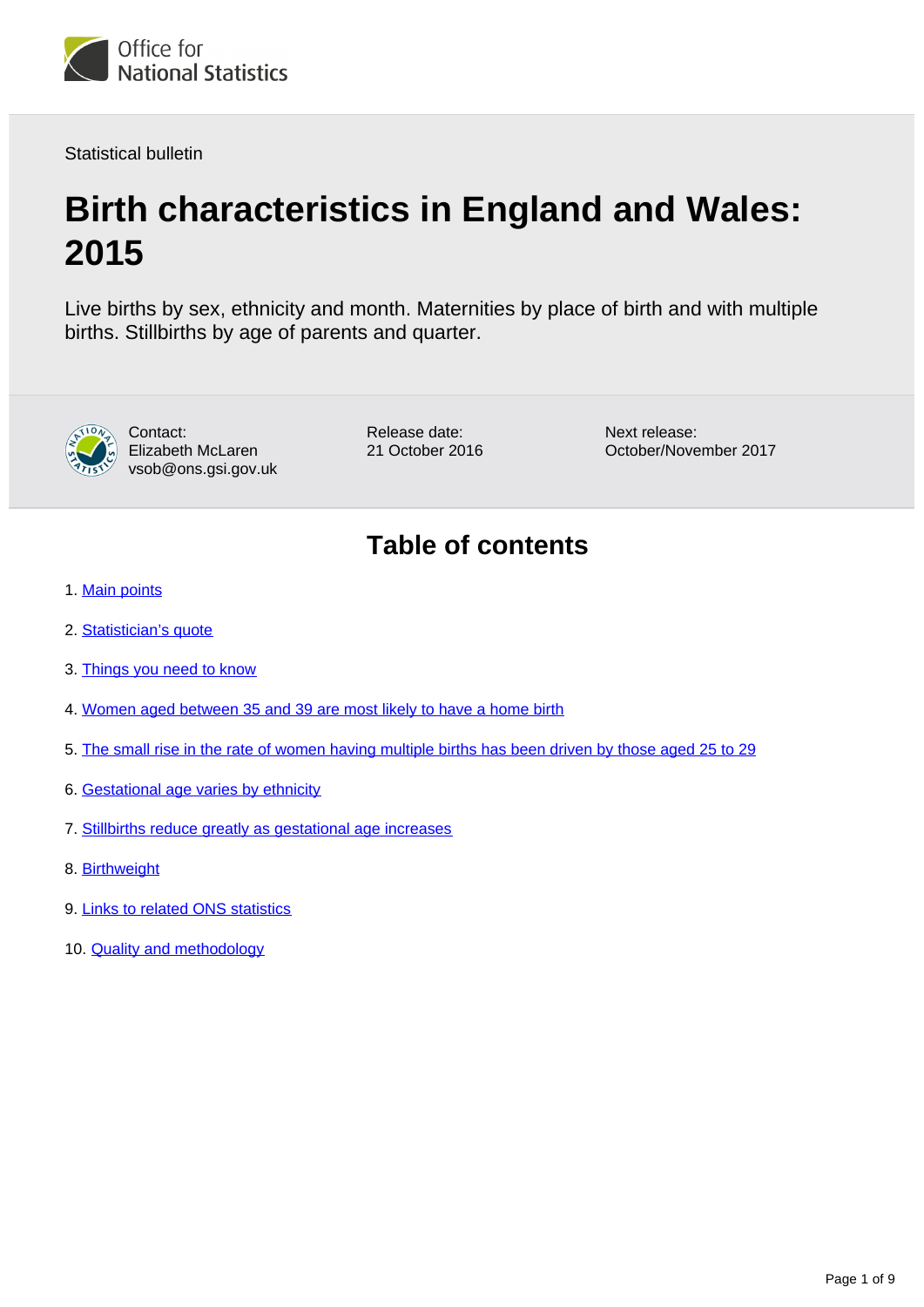# <span id="page-1-0"></span>**1 . Main points**

There were 697,852 live births in England and Wales in 2015, of which 339,716 were girls and 358,136 were boys.

The percentage of women giving birth at home was 2.3% in 2015, remaining unchanged since 2012.

11,073 mothers had a multiple birth in 2015: 10,901 women had twins, 169 had triplets and 3 had quads and above (multiple births include stillbirths).

16.1 out of every 1,000 women giving birth had a multiple birth in 2015.

Women aged 45 and over were most likely to have a multiple birth; 102.4 out of every 1,000 women giving birth in this age group had a multiple birth.

7.0% (48,711) of live births were low birthweight (under 2.5 kilograms) in 2015, unchanged since 2011.

# <span id="page-1-1"></span>**2 . Statistician's quote**

"Since 1993, women aged 45 and over have consistently had the highest proportion of multiple births – partly due to higher levels of assisted fertility treatments at these ages. Our figures for 2015 show that the proportion of women having multiple births increased slightly compared with 2014. This increase was driven by women aged 25 to 29 since at all other ages the proportion of women having multiple births either decreased or remained unchanged."

Elizabeth McLaren, Vital Statistics Outputs Branch, Office for National Statistics follow @StatsLiz on Twitter.

# <span id="page-1-2"></span>**3 . Things you need to know**

Important information for interpreting these birth statistics:

- birth statistics represent births which occurred in England and Wales in the calendar year, but include a very small number of late registrations from the previous year
- figures are compiled from information supplied when births are registered as part of civil registration, a legal requirement
- a maternity is a pregnancy resulting in the birth of one or more children including stillbirths

# <span id="page-1-3"></span>**4 . Women aged between 35 and 39 are most likely to have a home birth**

In 2015 in England and Wales, 2.3% of women giving birth did so at home (Figure 1), unchanged since 2012. The greatest percentage of women giving birth at home over the last 3 decades was 2.9%, recorded in 2007 and 2008.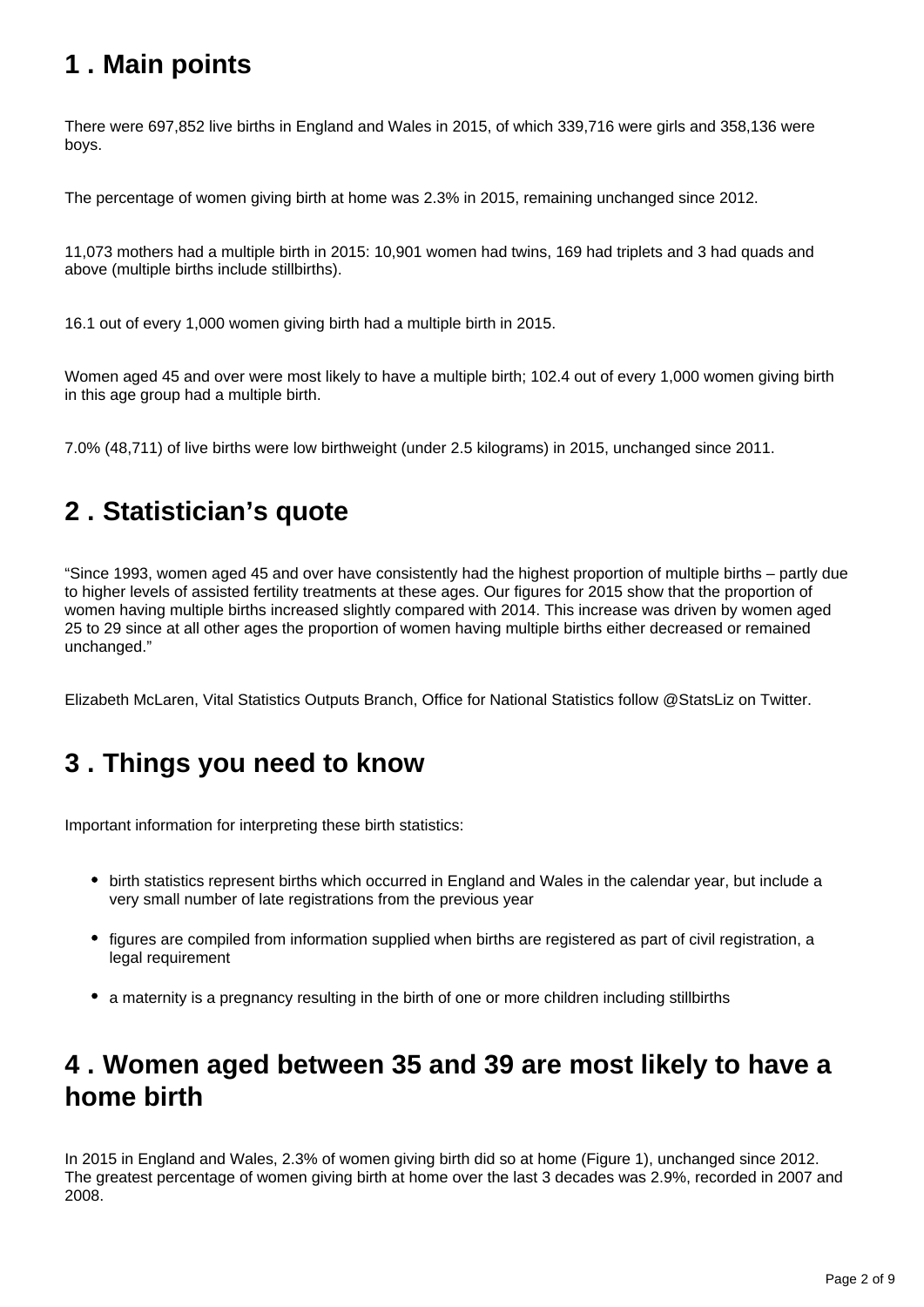### **Figure 1: Percentage of women giving birth at home, 1960 to 2015**



### **Source: Office for National Statistics**

#### **Notes:**

1. This chart shows the percentage of women giving birth at home rather than the percentage of babies born at home – this includes stillbirths.

Women aged 35 to 39 were most likely to give birth at home; 3.0% of all women in this age group gave birth at home in 2015. Women aged under 20 were least likely, with only 0.9% of under twenties giving birth at home. In 2015, the percentage of women giving birth at home is lower for women aged 25 and over and higher for the under 25's when compared with 2005 (Figure 2).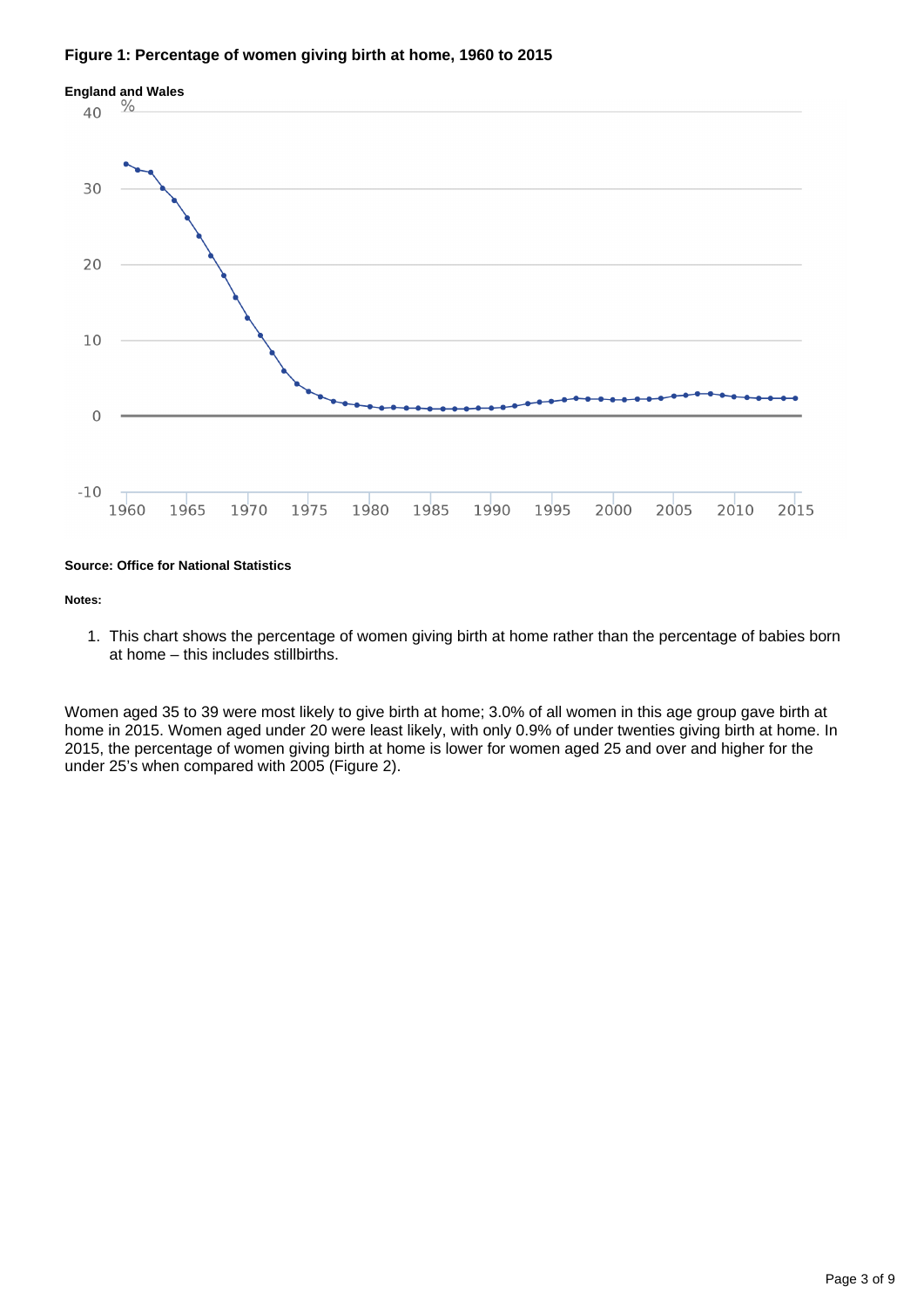### **Figure 2: Percentage of women within each age group giving birth at home, 2005 and 2015**



### **England and Wales**

#### **Source: Office for National Statistics**

#### **Notes:**

1. The percentage of women giving birth at home is reported within each age group. For example in 2015, 1.6% of all women aged 20 to 24 gave birth at home - this includes stillbirths.

In England 2.2% of women gave birth at home in 2015 while in Wales the figure was 2.8%. The South West was the region of England with the highest percentage of women giving birth at home; 3.1% in 2015, down from 3.2% in 2014. The North East had the lowest; 1.1% in 2015 unchanged from 2014. The South West and the North East have recorded the highest and lowest percentages respectively of women giving birth at home since 2002 when these figures were first published by region.

### <span id="page-3-0"></span>**5 . The small rise in the rate of women having multiple births has been driven by those aged 25 to 29**

In 2015, there were 10,901 women who gave birth to twins, 169 to triplets and 3 to quads and above. These multiple maternities include both live births and stillbirths.

Although most multiple births occur naturally, many occur as a result of fertility treatment. On average multiple births tend to have lower birthweights than singletons, multiple pregnancies are also associated with a higher risk of stillbirth, *infant deaths* and child disability.

The multiple maternity rate in 2015 increased slightly to 16.1 per 1,000 women giving birth, compared with 16.0 in 2014. The largest increase in the multiple maternity rate was recorded between 1990 and 1995, when the rate increased by 22% from 11.6 to 14.1.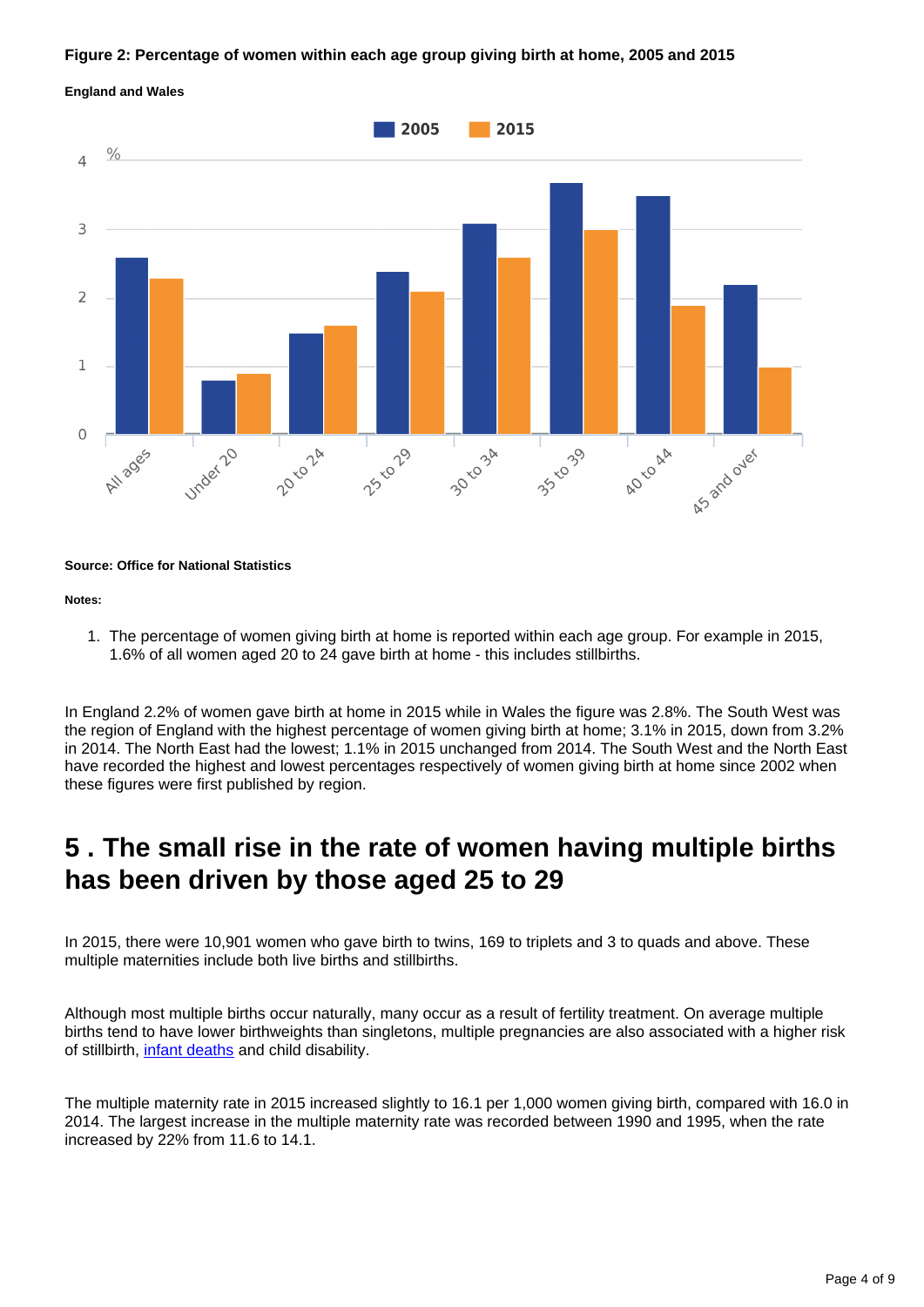### **Figure 3: Multiple maternity rate, 1940 to 2015**

### **England and Wales**

Multiple maternities per 1,000 total maternities



In 1976, when the multiple maternity rate was at a low of 9.6, women aged 35 to 39 had the highest multiple maternity rate - 13.4 per 1,000 maternities. Since 1993 however, women aged 45 and over have consistently recorded the highest multiple maternity rate; this is due to higher levels of assisted fertility treatments at these ages, including medicines which stimulate ovulation and assisted conception which includes In Vitro Fertilisation (IVF).

When comparing 2015 with 2014, the multiple maternity rate decreased slightly for women aged under 25 and 35 and over; the rate increased for women aged 25 to 29 and remained unchanged for those aged 30 to 34 (Figure 4). Consequently the overall rise in the multiple maternity rate has been driven by the increase in the rate for women aged 25 to 29.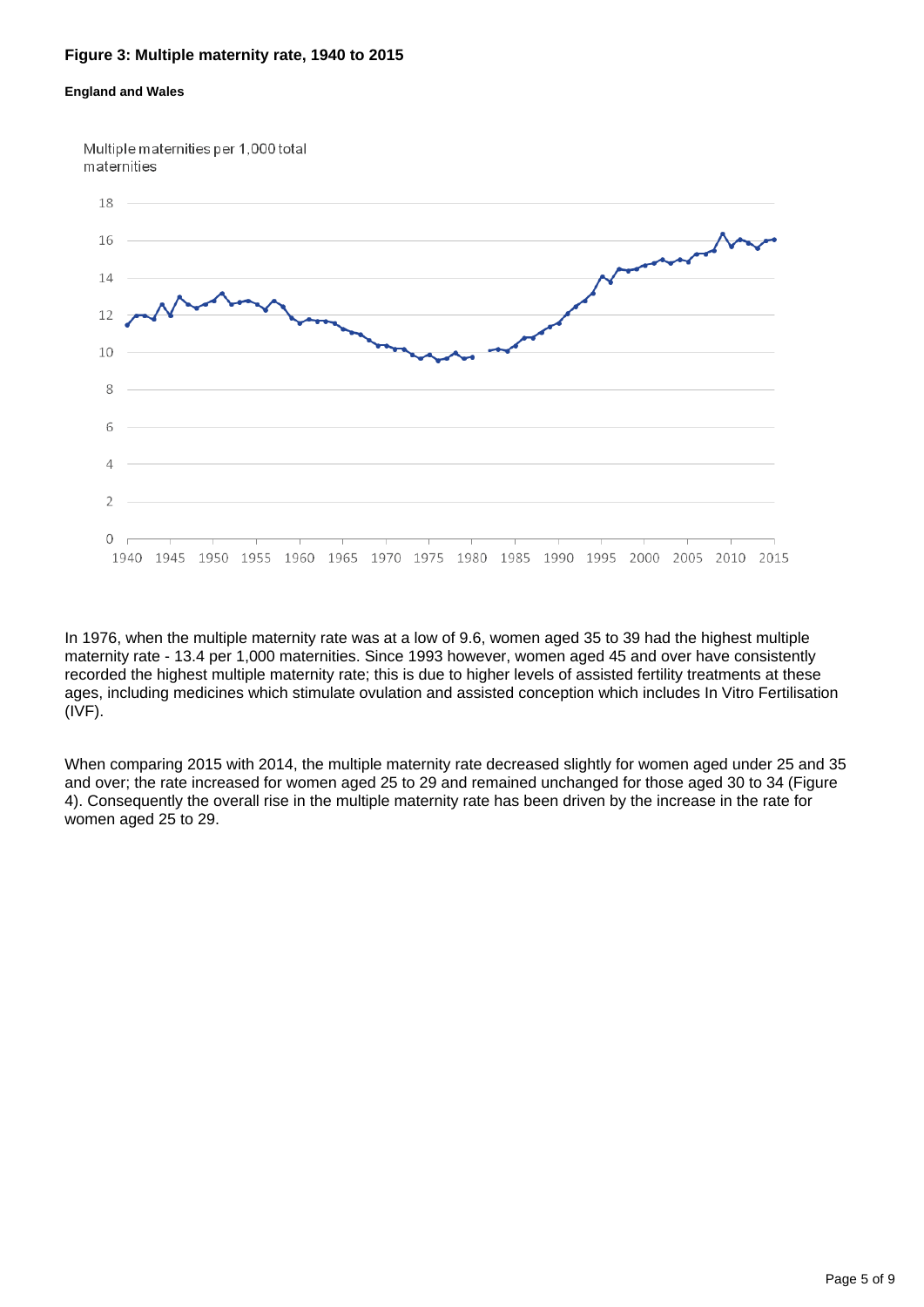### **Figure 4: Women having multiple births by age of mother, 1976, 2014 and 2015**



#### **Source: Office for National Statistics**

#### **Notes:**

1. Multiple births arising from a single pregnancy are counted as one maternity. The number of maternities indicates the number of women having babies (including stillbirths) rather than the number of babies born.

On average, [1 in 10 IVF pregnancies are a multiple pregnancy](http://www.hfea.gov.uk/docs/HFEA_Fertility_treatment_Trends_and_figures_2014.pdf), compared to 1 in 80 for women who conceive naturally. With approximately 19,000 IVF babies born in the UK in 2014, this contributes significantly to the multiple birth rate.

In January 2009, the HFEA introduced a policy to minimise the risk of multiple births from IVF treatment. This allowed centres to develop their own strategy - the aim was to reduce the UK IVF multiple pregnancy rate to 10% over a period of years.

## <span id="page-5-0"></span>**6 . Gestational age varies by ethnicity**

In 2015, the greatest percentage of all live births (62%) occurred in the White British group. The lowest percentages for all live births were for babies from the Bangladeshi and Black Caribbean groups with 1.4% and 0.9% of all live births respectively.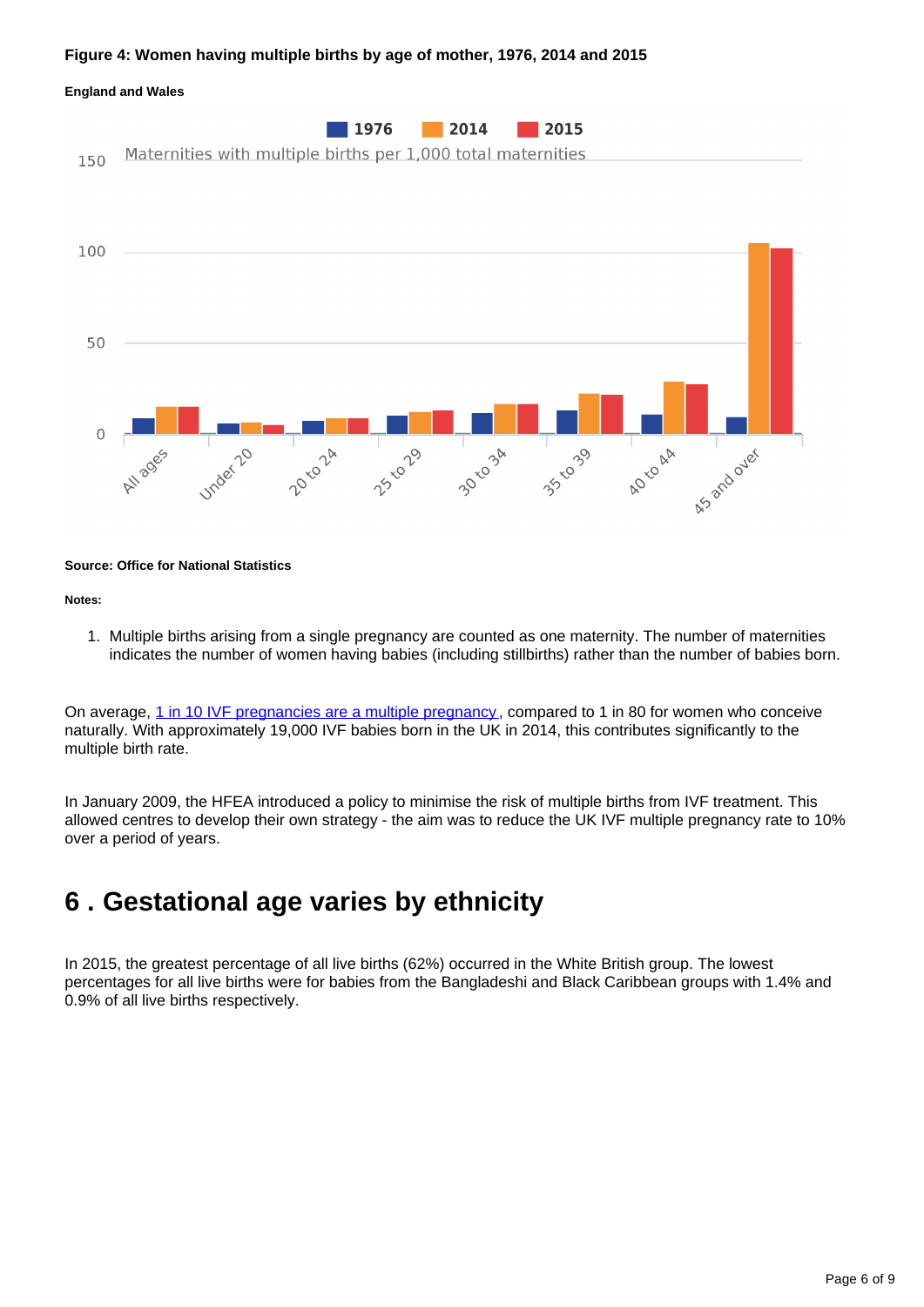### **Figure 5: Live births by ethnic group, 2015**



#### **Source: Office for National Statistics**

#### **Notes:**

1. Ethnicity is the ethnicity of the baby. Excludes births where ethnicity was not stated.

The highest percentage of births before 37 weeks gestation occurred in the Black Caribbean ethnic group with 10.7% of births being classed as preterm. The White Other ethnic group has the lowest percentage of preterm births with 6.6% of live births occurring before 37 weeks gestation. More detailed data for live births by ethnicity and gestation are available in [table 7.](https://www.ons.gov.uk/peoplepopulationandcommunity/birthsdeathsandmarriages/livebirths/datasets/birthcharacteristicsinenglandandwales)

## <span id="page-6-0"></span>**7 . Stillbirths reduce greatly as gestational age increases**

In 2015, the stillbirth rate for England and Wales fell to 4.5 per 1,000 total births; the lowest rate since 1992 when it was 4.3. The [maternal and fetal risk factors for stillbirths](http://www.bmj.com/content/346/bmj.f108) include maternal obesity, smoking, and fetal growth restriction. Stillbirth rates reduce greatly as gestational age increases. In 2015, the stillbirth rate for babies born at 24 weeks gestation was 356.0 stillbirths per 1,000 total births, this compares with a rate of 1.1 at 40 weeks gestation.

Women aged 45 and over had the highest stillbirth rate in 2015 with 12.7 stillbirths per 1,000 total births. This compares with a rate of 6.0 for women aged 40 to 44, and a rate of 5.2 for women aged under 20.

## <span id="page-6-1"></span>**8 . Birthweight**

Low birthweight (under 2.5kg), one of the known risk factors for infant deaths, can be caused by a number of factors including smoking; babies born to women who smoke weigh, on average, 200g less than babies born to non-smokers ([NHS, Stop smoking in pregnancy](http://www.nhs.uk/chq/Pages/2023.aspx?CategoryID=53)).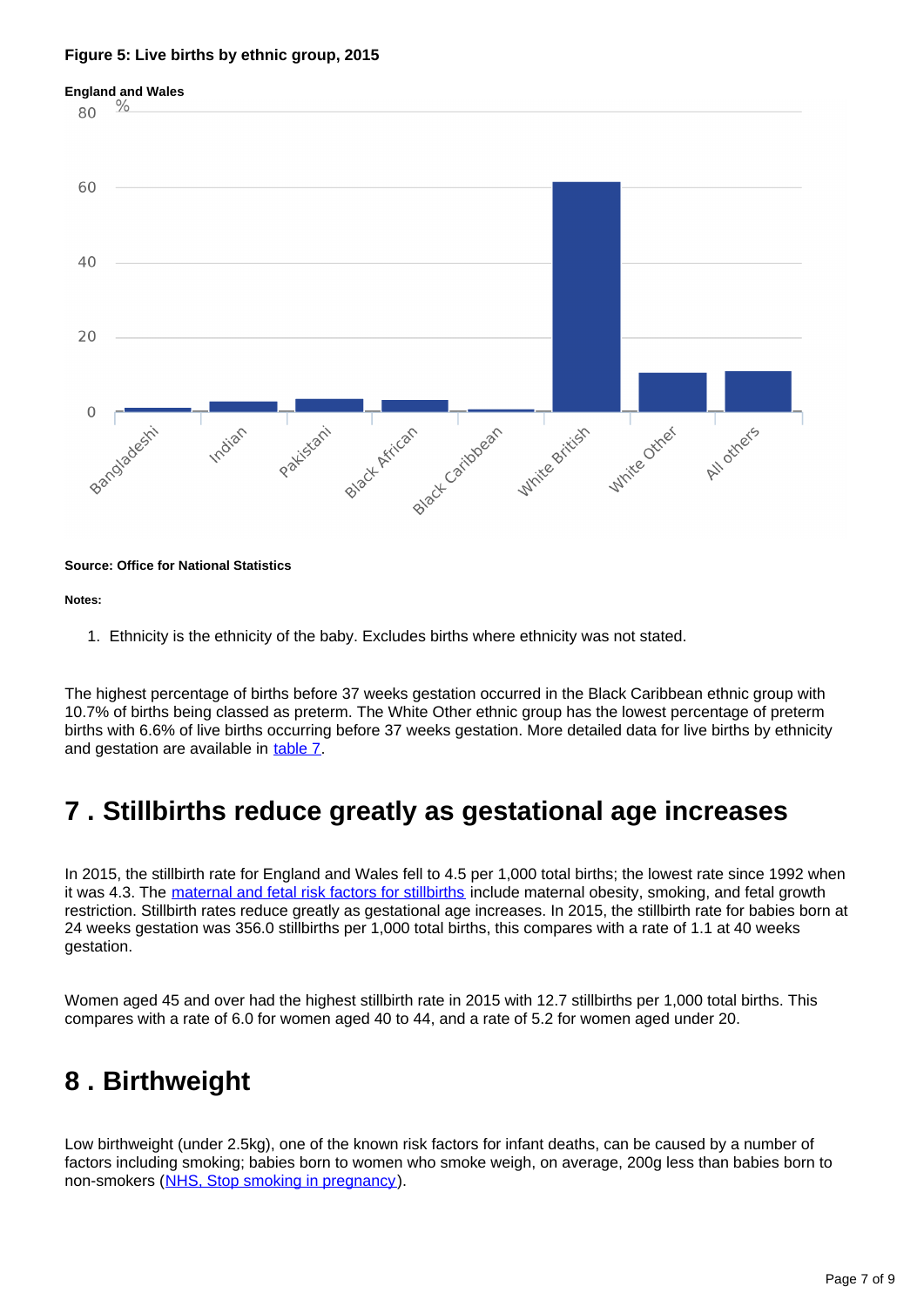In England and Wales, 7.0% (48,711) of live births were low birthweight in 2015, unchanged since 2011. In England, 7.0% of live births were of low birthweight compared with 6.8% in Wales.

The percentage of live births with low birthweight varies by region within England; West Midlands had the highest percentage of low birthweight babies (8.6%); the East and South East had the lowest percentage (6.2%). The percentage of live births under 2.5kg is also available by local authority: [Births by area of usual residence](http://www.ons.gov.uk/peoplepopulationandcommunity/birthsdeathsandmarriages/livebirths/datasets/birthsbyareaofusualresidenceofmotheruk).

Babies born weighing more than 4kg are considered to be of high birthweight. In 2015, 11.1% of live births in England and Wales weighed 4kg and above. In England 11.0% weighed 4kg and above, while in Wales the figure was 11.8%.

The South West had the highest percentage of live births with a high birthweight (12.6%), while London had the lowest (8.9%). Gestational diabetes and a BMI over 30 in the mother are some of the risk factors for babies that are large for gestational age ([NHS, Overweight and pregnant\)](http://www.nhs.uk/conditions/pregnancy-and-baby/pages/overweight-pregnant.aspx).

# <span id="page-7-0"></span>**9 . Links to related ONS statistics**

More data on births in England and Wales by [birth characteristics](https://www.ons.gov.uk/peoplepopulationandcommunity/birthsdeathsandmarriages/livebirths/datasets/birthcharacteristicsinenglandandwales) (stillbirths, home births, hospital births, multiple births, birthweight, gestational age and ethnicity) are available on our website. The dataset also contains information on the other birth statistics packages released throughout the year and provides links to these; see the [GOV.UK release calendar](https://www.gov.uk/government/statistics/announcements) for information on planned publication dates.

The number of births, birth rates and mean age of mother for the UK and constituent countries can be found in the [Vital Statistics: Population and Health Reference tables](http://www.ons.gov.uk/peoplepopulationandcommunity/populationandmigration/populationestimates/datasets/vitalstatisticspopulationandhealthreferencetables), international comparisons of live birth rates are also available.

[An overview of stillbirth numbers and rates in England and Wales since 1927 and a European comparison](http://webarchive.nationalarchives.gov.uk/20160105160709/http:/www.ons.gov.uk/ons/rel/vsob1/characteristics-of-birth-1--england-and-wales/2013/sty-cb1-2013.html) was published in September 2015 and further statistics on stillbirths, including figures by cause group, birthweight and pregnancy and ethnic factors can be found in [Child Mortality Statistics](http://www.ons.gov.uk/peoplepopulationandcommunity/birthsdeathsandmarriages/deaths/bulletins/childhoodinfantandperinatalmortalityinenglandandwales/previousReleases).

Special extracts and tabulations of birth data for England and Wales are available to order (subject to legal frameworks, disclosure control, resources and the **ONS** charging policy, where appropriate). Enquiries should be made to Vital Statistics Outputs Branch (vsob@ons.gsi.gov.uk or telephone: +44 (0)1329 444110). User requested data will be published onto [our website.](http://www.ons.gov.uk/peoplepopulationandcommunity/birthsdeathsandmarriages/livebirths/datalist?sortBy=release_date&filter=user_requested_data)

# <span id="page-7-1"></span>**10 . Quality and methodology**